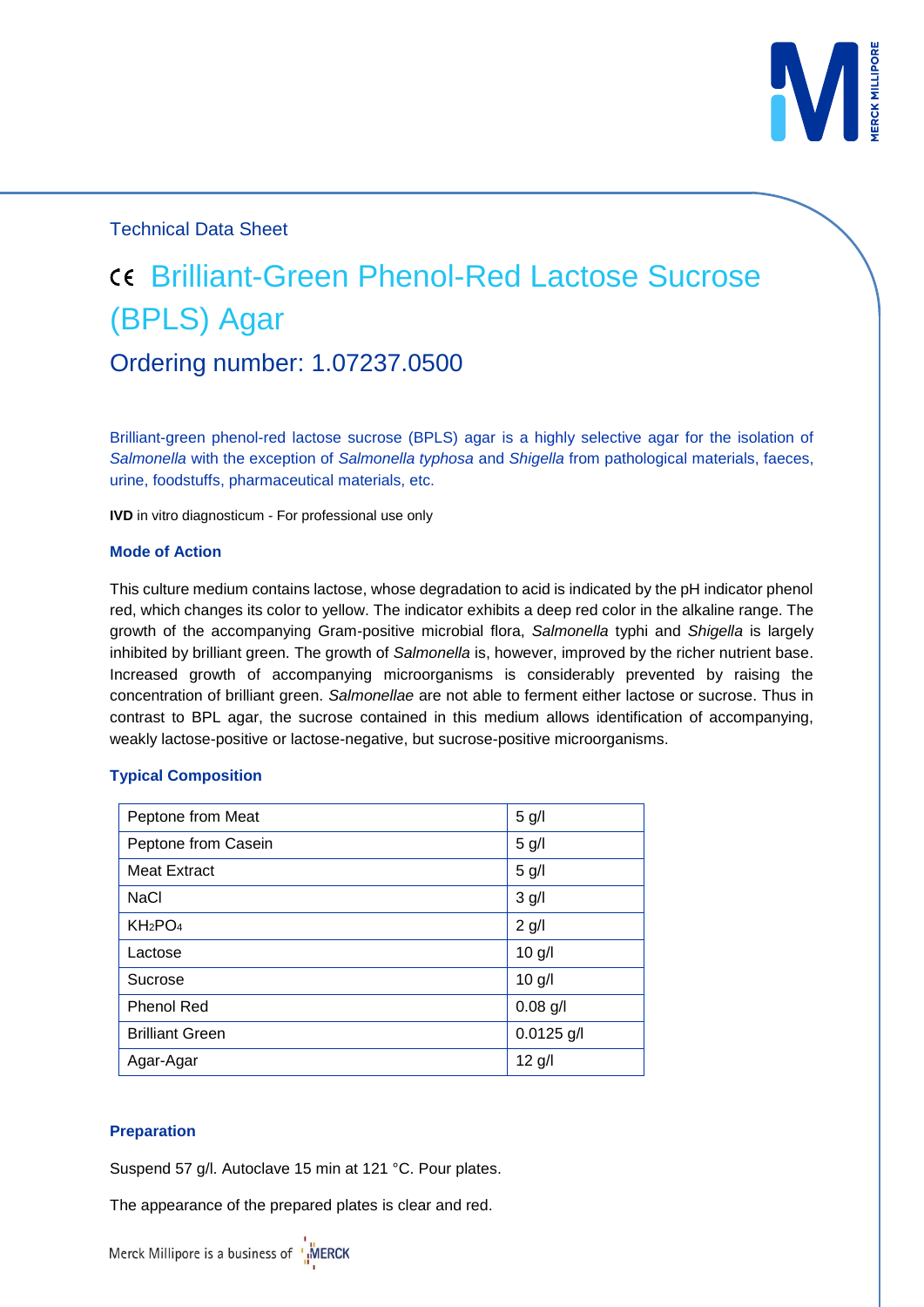The pH at 25 °C is in the range of 6.7 -7.1.

## **Specimen**

e.g. Stool, urine.

Clinical specimen collection, handling and processing. See general instructions of use.

#### **Experimental Procedure and Evaluation**

Inoculate the plates with the sample material itself or material taken from an enriched culture. Tests should also be performed with less inhibitory culture media.

Incubation: 24 h at 35 °C aerobically.

| <b>Appearance of Colonies</b>                     | <b>Microorganisms</b>                                                                                                                          |
|---------------------------------------------------|------------------------------------------------------------------------------------------------------------------------------------------------|
| Pink surrounded by a red zone                     | Lactose- and sucrose-negative: Salmonella and others                                                                                           |
| Yellow-green surrounded by a<br>yellow-green zone | Lactose- or sucrose-positive: E. coli, Citrobacter, Proteus<br>vulgaris, Klebsiella and others. Occasionally complete<br>inhibition of growth. |





 *Escherichia coli* ATCC 25922 *Salmonella typhimurium* ATCC 14028

## **Storage**

The product can be used for sampling until the expiry date if stored upright, protected from light and properly sealed at +15 °C to +25 °C.

After first opening of the bottle the content can be used up to the expiry date when stored dry and tightly closed at  $+15$  to  $+25^{\circ}$  C.

## **Disposal**

Please mind the respective regulations for the disposal of used culture medium (e.g. autoclave for 20 min at 121 °C, disinfect, incinerate etc.).



We provide information and advice to our customers on application technologies and regulatory matters to the best of our knowledge and ability, but without obligation or liability. Existing laws and regulations are to be observed in all cases by our customers. This also applies in respect to any rights of third parties. Our information and advice do not relieve our customers of their own responsibility for checking the suitability of our products for the envisaged purpose. Merck Millipore, the M logo and Merckoplate® are registered trademarks of Merck KGaA, Darmstadt, Germany. ATCC is a registered

trademark of ATCC, Manassas, VA, USA. Lit. No. TN1467EN00